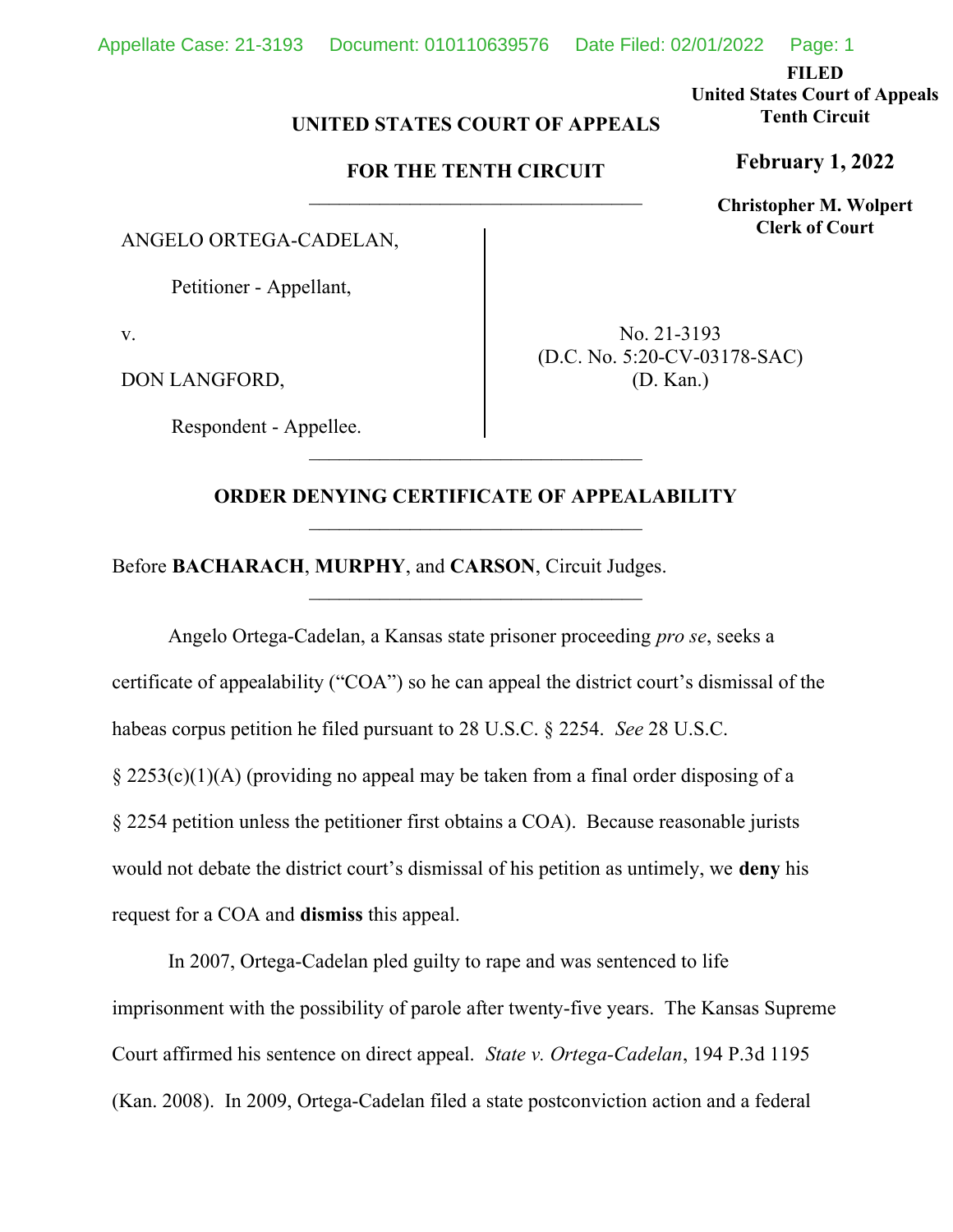habeas petition. The federal district court dismissed his habeas petition in February 2010 so that he could exhaust his state remedies, warning him that he would only have three months to file a federal habeas petition after the state courts resolved his state postconviction action, and advising him to file his federal petition as early as practicable within that three-month window. Ortega-Cadelan voluntarily dismissed his state postconviction action in 2012. Shortly thereafter, he filed a second state postconviction action, which finished making its unsuccessful way through the state court system in 2015. In 2017, Ortega-Cadelan filed a state motion to correct illegal sentence, which was likewise unsuccessful.

In July 2020, Ortega-Cadelan filed the instant federal habeas petition. The district court concluded that Ortega-Cadelan's state postconviction filings had only tolled the statute of limitations until September 2015, and the district court accordingly ordered Ortega-Cadelan to show cause why the petition should not be dismissed as untimely. When Ortega-Cadelan failed to respond to the show-cause order, the district court dismissed the petition. Ortega-Cadelan subsequently filed a motion for reconsideration in which he asserted, among other things, that he had assumed the federal habeas petition he filed in 2009 would be reinstated when he finished exhausting his state remedies. The district court considered this motion on the merits, construed it to request equitable tolling of the statute of limitations, and denied equitable tolling based primarily on the principle that "ignorance of the law, even for an incarcerated pro se petitioner, generally does not excuse prompt filing." Marsh v. Soares, 223 F.3d 1217, 1220 (10th Cir. 2000) (quotation omitted).

2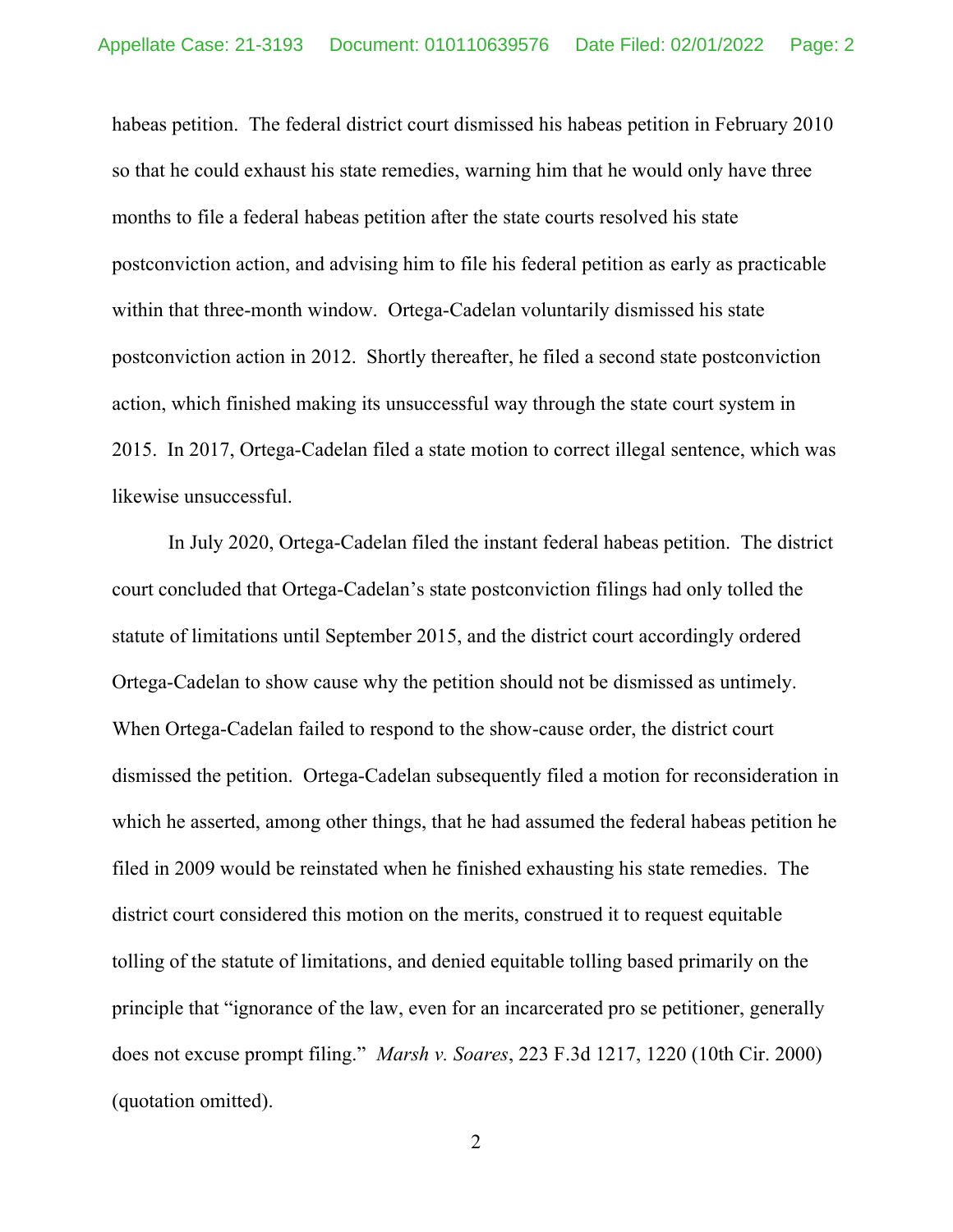To be entitled to a COA, Ortega-Cadelan must show "that jurists of reason would find it debatable whether the district court was correct in its procedural ruling." Slack  $v$ . McDaniel, 529 U.S. 473, 484 (2000).

In his application for a COA, Ortega-Cadelan focuses on the underlying merits of his habeas petition and touches only briefly on the district court's procedural ruling. Regarding the procedural ruling, Ortega-Cadelan appears to argue solely that his federal habeas petition should have been treated as timely because (1) the state agreed not to contest his filing of a second postconviction petition in 2012, and (2) he "believes the case was stayed until exhaustion of remedies."

Having undertaken a thorough review of Ortega-Cadelan's appellate filings, the district court's orders, and the record on appeal, we conclude Ortega-Cadelan is not entitled to a COA. As the district court explained in its comprehensive and persuasive orders, the statute of limitations expired long before Ortega-Cadelan filed this federal habeas petition in 2020, even with the benefit of statutory tolling during the pendency of his second state postconviction action, and Ortega-Cadelan's ignorance of the law and mistaken assumptions about his first federal habeas petition do not excuse his untimely filing of this petition.

3